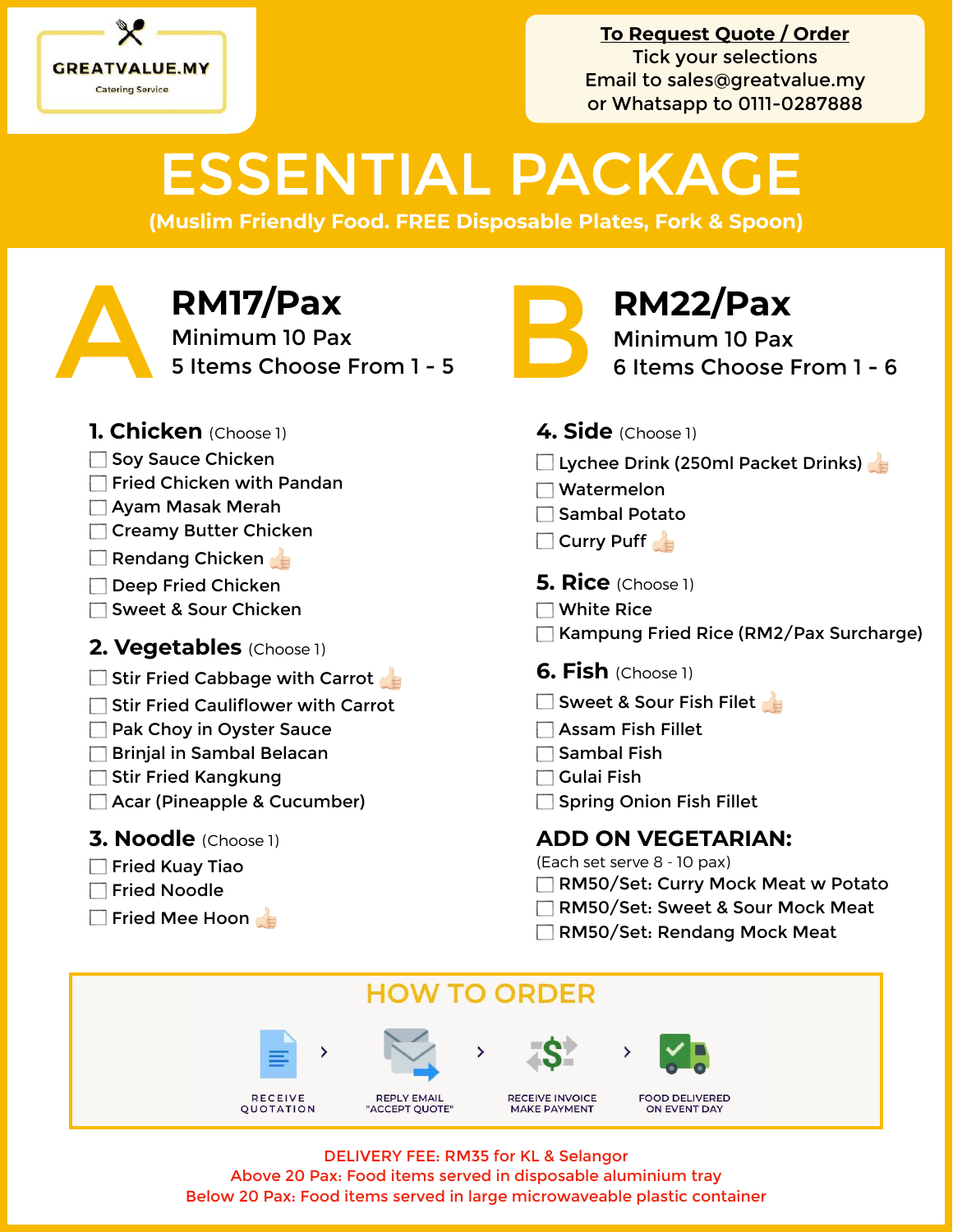

# PREMIUM PACKAGE

**(Muslim Friendly Food. FREE Disposable Plates, Fork & Spoon)**

**RM28/Pax**<br>Minimum 10 Pax<br>8 Items Choose From 1 - 8 Minimum 10 Pax RM28/Pax<br>Minimum 10 Pax<br>8 Items Choose From 1 - 8 B **RM33/Pax**<br>10 Items Choose From 1 - 8

- **1. Chicken** (Choose 1)
- Soy Sauce Chicken
- Fried Chicken with Pandan
- Ayam Masak Merah
- **Creamy Butter Chicken**
- Rendang Chicken
- Deep Fried Chicken
- Sweet & Sour Chicken

## **2. Vegetables** (Choose 1)

- $\Box$  Stir Fried Cabbage with Carrot
- Stir Fried Cauliflower with Carrot
- **Pak Choy in Oyster Sauce**
- **Brinjal in Sambal Belacan**
- Stir Fried Kangkung
- Acar (Pineapple & Cucumber)
- **3. Potato** (Choose 1)
- Soy Sauce Potato
- $\Box$  Sambal Potato
- Deep Fried Potato Cube
- **Potato Perkedel**
- **4. Side** (Choose 1)
- Fried Spring Roll
- Curry Puff

## **5. Noodles** (Choose 1)

- Fried Mee Hoon
- **Fried Noodle**
- **Fried Kuay Tiao**



Minimum 10 Pax 10 Items Choose From 1 - 10

- **6. Fish** (Choose 1)
- Sweet & Sour Fish Filet
- Assam Fish Fillet
- $\Box$  Sambal Fish
- $\Box$  Gulai Fish
- Spring Onion Fish Fillet

## **7. Fried Rice** (Choose 1)

- Kampung Fried Rice
- **Egg Fried Rice**

**8. After Meal** (Choose 1)

- **□ Sliced Watermelon**
- □ Lychee Drink (250ml Packet Drinks)
- **9. Tofu** (Choose 1)
- Thai Sweet & Spicy Tofu
- $\Box$  Braised Tofu
- $\Box$  Sambal Tofu

**10. Egg** (Choose 1)

- $\Box$  Sambal Egg
- Soy Sauce Egg
- $\Box$  Fried Egg

## **ADD ON VEGETARIAN:**

(Each set serve 8 - 10 pax)

- RM50/Set: Curry Mock Meat w Potato
- RM50/Set: Sweet & Sour Mock Meat
- RM50/Set: Rendang Mock Meat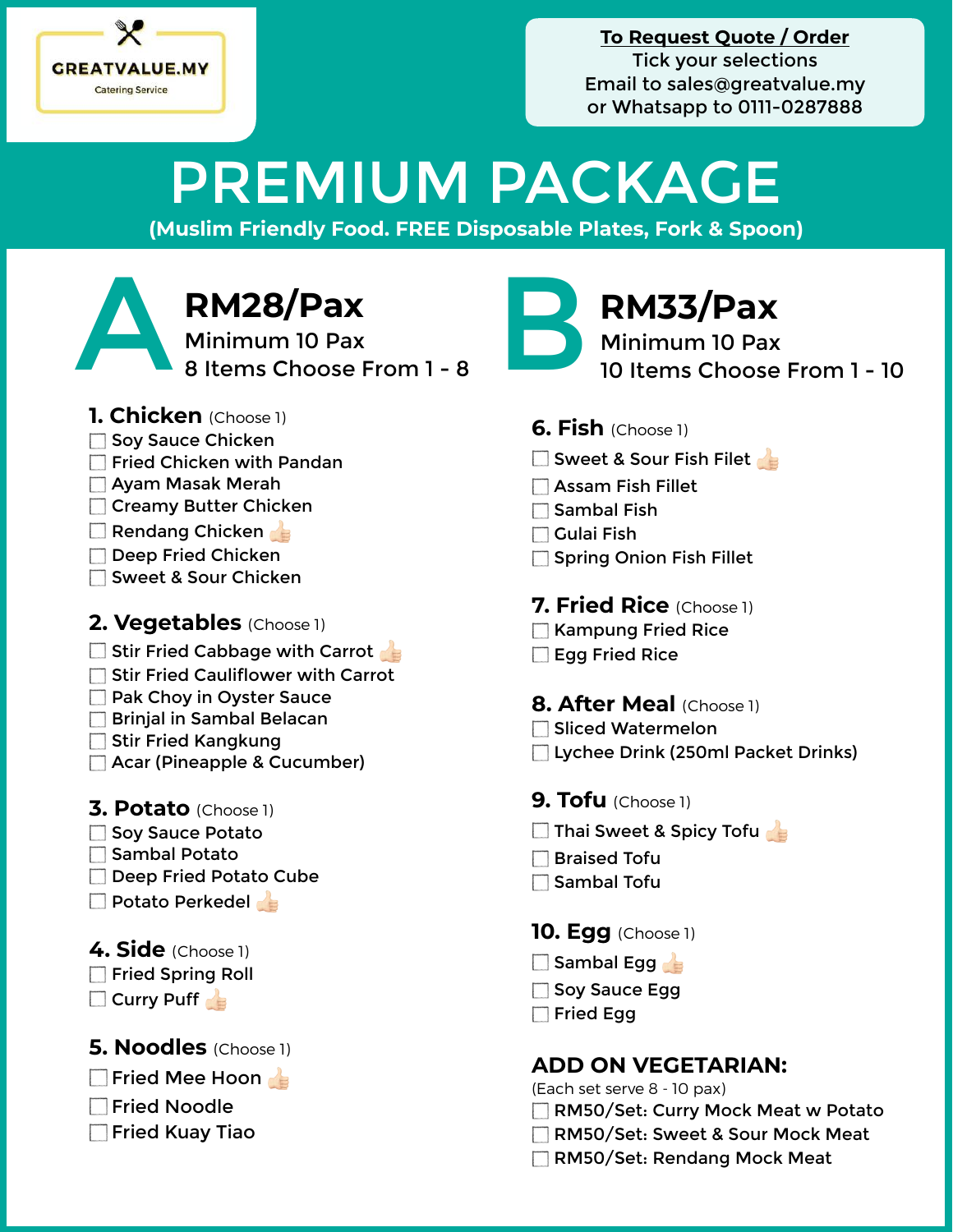

# ELEVATE PACKAGE

**(Muslim Friendly Food. FREE Disposable Plates, Fork & Spoon)**

**RM39/Pax**<br>Minimum 10 Pax<br>12 Items Choose From 1 - 12 Minimum 10 Pax RM39/Pax<br>
Minimum 10 Pax<br>
12 Items Choose From 1 - 12 B 8 13 Items Choose

- **1. Chicken** (Choose 1)
- $\Box$  Sov Sauce Chicken
- $\Box$  Fried Chicken with Pandan
- Ayam Masak Merah
- **Creamy Butter Chicken**
- $\Box$  Rendang Chicken
- **2. Vegetables** (Choose 1)
- $\Box$  Stir Fried Cabbage with Carrot
- $\Box$  Stir Fried Cauliflower with Carrot
- **Pak Choy in Oyster Sauce**
- Stir Fried Kangkung
- Acar (Pineapple & Cucumber)
- **3. Potato** (Choose 1)
- Soy Sauce Potato
- Sambal Potato
- $\Box$  Potato Perkedel
- **4. Side** (Choose 1)
- Fried Spring Roll
- $\Box$  Curry Puff
- **5. Fish** (Choose 1)
- Sweet & Sour Fish Filet
- Assam Fish Fillet
- $\Box$  Sambal Fish
- $\Box$  Gulai Fish
- **6. Noodles** (Choose 1)
- Fried Mee Hoon
- Fried Noodle
- $\Box$  Fried Kuay Tiao



Minimum 10 Pax 13 Items Choose From 1 - 13

- **7. Fried Rice** (Choose 1)
- **Kampung Fried Rice**
- Egg Fried Rice

**8. After Meal** (Choose 1)

- Watermelon
- Lychee Drink (250ml Packet Drinks)
- **9. Tofu** (Choose 1)
- Thai Sweet & Spicy Tofu
- **Braised Tofu**
- **10. Egg** (Choose 1)
- $\Box$  Sambal Egg
- Fried Egg
- **11. Sotong** (Choose 1)
- Sambal Sotong
- $\Box$  Deep Fried Sotong
- Sambal Tumis Sotong
- **12. Deep Fried** (Choose 1)
- □ Chicken Nuggets
- Chicken Frankfurter
- $\Box$  Vegetarian Spring Roll
- **13. Dessert** (Choose 1)
- □ Chocolate Muffin
- $\Box$  Butter Cake
- $\Box$  Pandan Cake

# **ADD ON VEGETARIAN:**

(Each set serve 8 - 10 pax)

- RM50/Set: Curry Mock Meat w Potato
- RM50/Set: Sweet & Sour Mock Meat
- RM50/Set: Rendang Mock Meat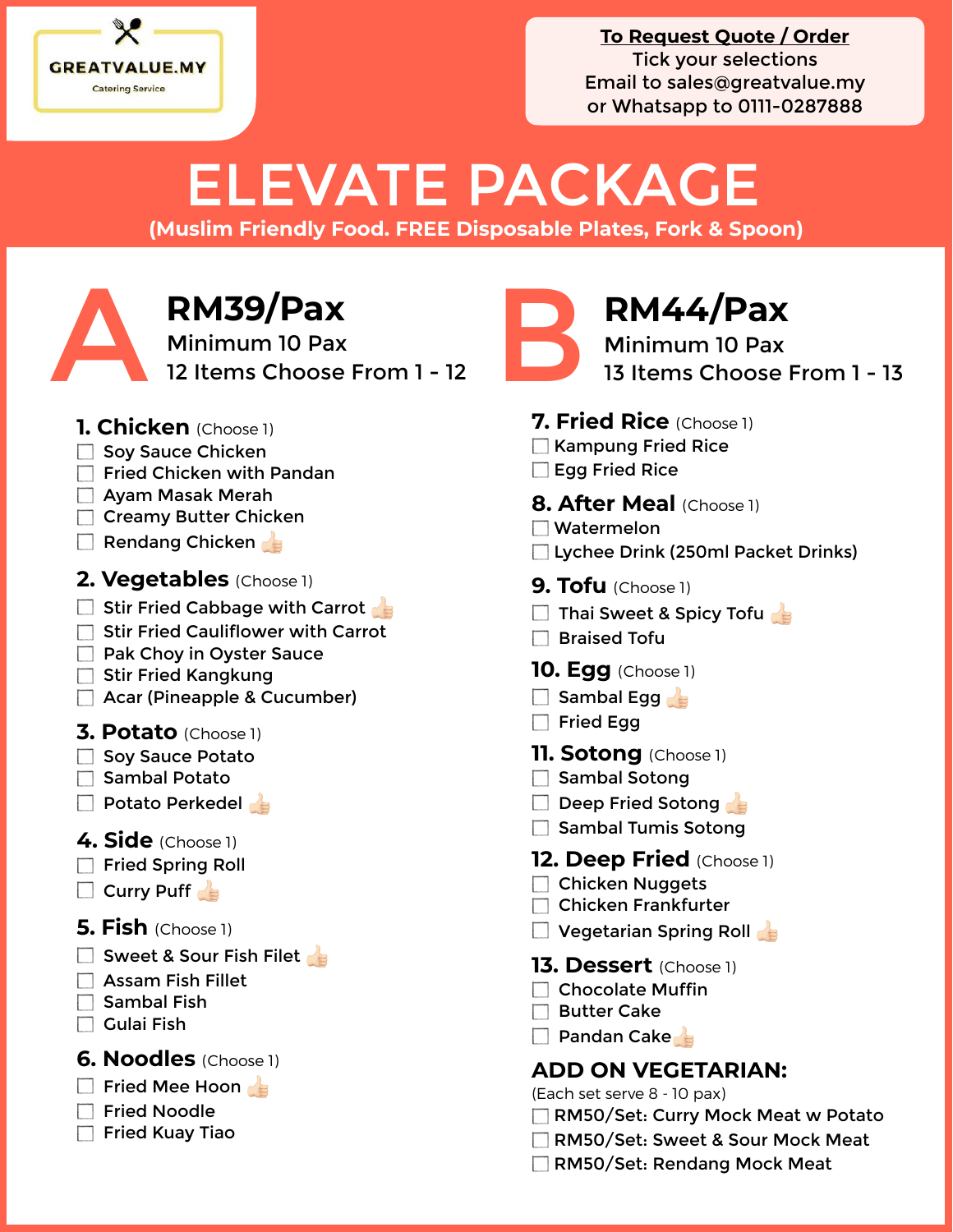

# DIY BUFFET PACKAGE

### **(Muslim Friendly Food. FREE Disposable Plates, Fork & Spoon)**

- **1. Chicken** (RM6/Pax)
- Soy Sauce Chicken
- $\Box$  Fried Chicken with Pandan
- Ayam Masak Merah
- Creamy Butter Chicken
- Rendang Chicken
- **2. Vegetables** (EM4/Pax)
- $\Box$  Stir Fried Cabbage with Carrot
- $\Box$  Stir Fried Cauliflower with Carrot
- **Pak Choy in Oyster Sauce**
- Stir Fried Kangkung
- Acar (Pineapple & Cucumber)
- **3. Potato** (EM4/Pax)
- Soy Sauce Potato
- $\Box$  Sambal Potato
- **Potato Perkedel**
- **4. Side** (RM2/Pax)
- Vegetarian Spring Roll
- $\Box$  Curry Puff
- **5. Fish** (RM7/Pax)
- Sweet & Sour Fish Filet
- Assam Fish Fillet
- $\Box$  Sambal Fish
- $\Box$  Gulai Fish
- **6. Carb** (RM3/Pax)
- Fried Mee Hoon
- $\Box$  Fried Noodle
- $\Box$  Kampung Fried Rice
- White Rice (RM2/Pax)
- **7. Tofu** (RM4/Pax)
- $\Box$  Thai Sweet & Spicy Tofu
- $\Box$  Braised Tofu
- $\Box$  Steam Tofu in Oyster Sauce
- **8. Egg** (RM2/Pax)
- Steam Egg
- $\Box$  Sambal Egg
- $\Box$  Fried Egg
- **9. Sotong** (RM10/Pax)
- $\Box$  Sambal Sotong
- Deep Fried Sotong
- $\Box$  Sambal Tumis Sotong

#### **10. Deep Fried** (RM3/Pax)

- Chicken Nuggets
- Chicken Frankfurter
- Vegetarian Spring Roll
- **11. Fruits** (RM1/Pax)
- Watermelon

### **12. VEGETARIAN:**

- (Each set serve 8 10 pax)
- RM30/Set: Thai Sweet & Spicy Tofu
- RM50/Set: Sweet & Sour Mock Meat
- RM50/Set: Rendang Mock Meat

#### **13. Drinks**

- RM2/Pax: Mineral Water (500ml)
- RM2/Pax: Chrysanthemum Packet Drinks
- RM2/Pax: Lychee Packet Drinks
- RM5/Pax: Iced Orange Cordial
- RM5/Pax: Iced Grape Cordial
- (\*Drinks cannot mix and match)